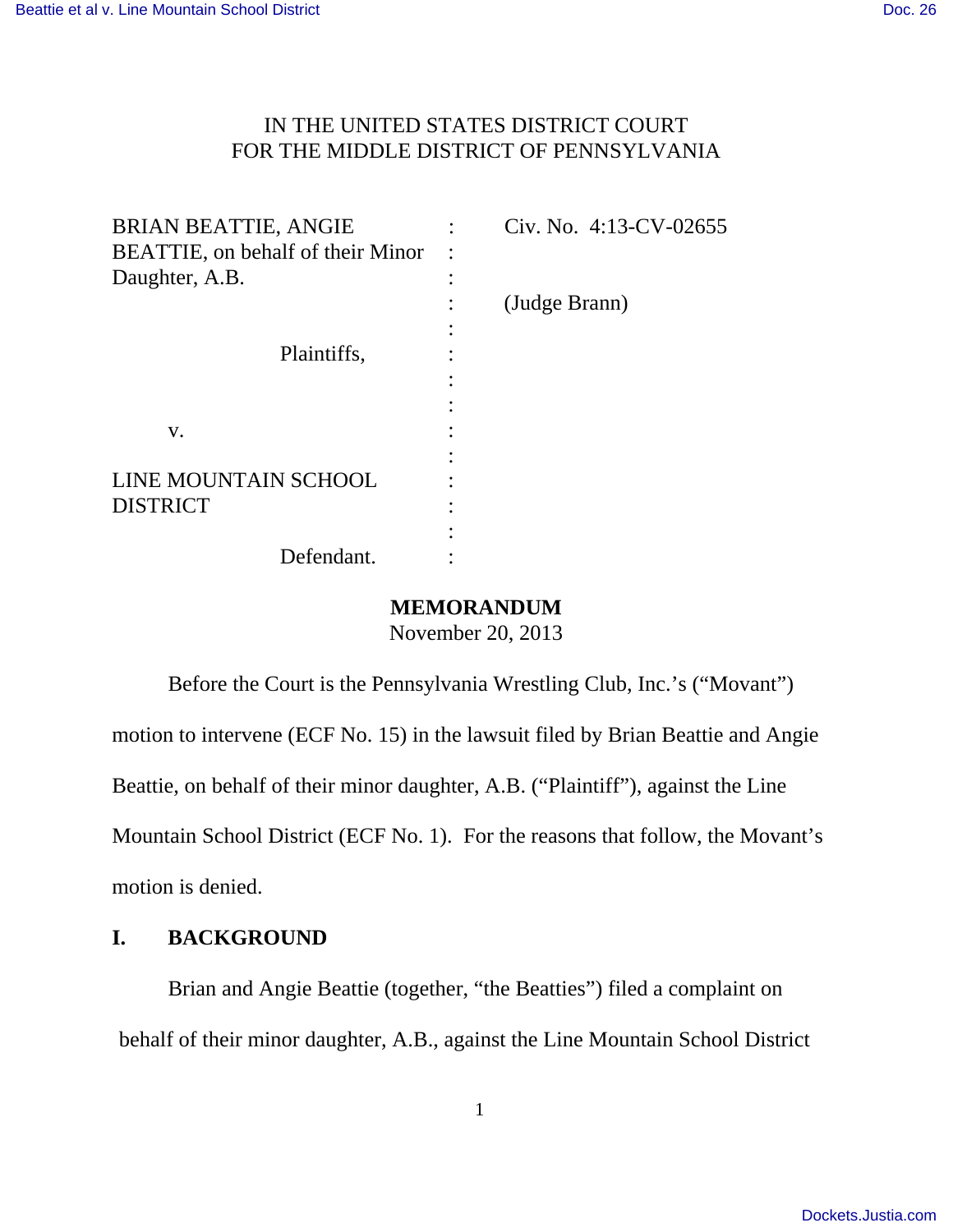("Line Mountain") to challenge Line Mountain's refusal to allow A.B. to participate on the wrestling team because of her sex. Pl.'s Compl. ¶ 1, Oct. 28, 2013, ECF No. 1. A.B. is a seventh grade student at Line Mountain Middle School. Id.  $\parallel$  7. She began wrestling in third grade, and was a member of the LeMars, Iowa, Wrestling club in the fourth and fifth grades. Id.  $\P$  9–10. There, she practiced with both boys and girls, and competed against boys, in approximately four tournaments per year with apparently considerable success.  $Id. \P 10.$ 

In the summer of 2012, the Beattie family moved to Herndon, Pennsylvania, and A.B. began attending Line Mountain Elementary School that autumn. Id. 11–12. During the 2012–2013 school year, A.B. wrestled on Line Mountain's youth wrestling team that was open to students through sixth grade, on which she practiced and competed against boys and another girl. Id. ¶¶ 13–14.

A.B. wanted to continue wrestling when she began seventh grade at Line Mountain Middle School in the fall of 2013. Id. 15. Because the Middle School does not have a girls' wrestling team, Angie Beattie asked the wrestling coach if A.B. could participate. Id. 17. Coach Darin Keim allegedly responded that school policy prohibited girls from wrestling on the middle and high school teams, and that she would have to petition the School Board to change the policy. Id.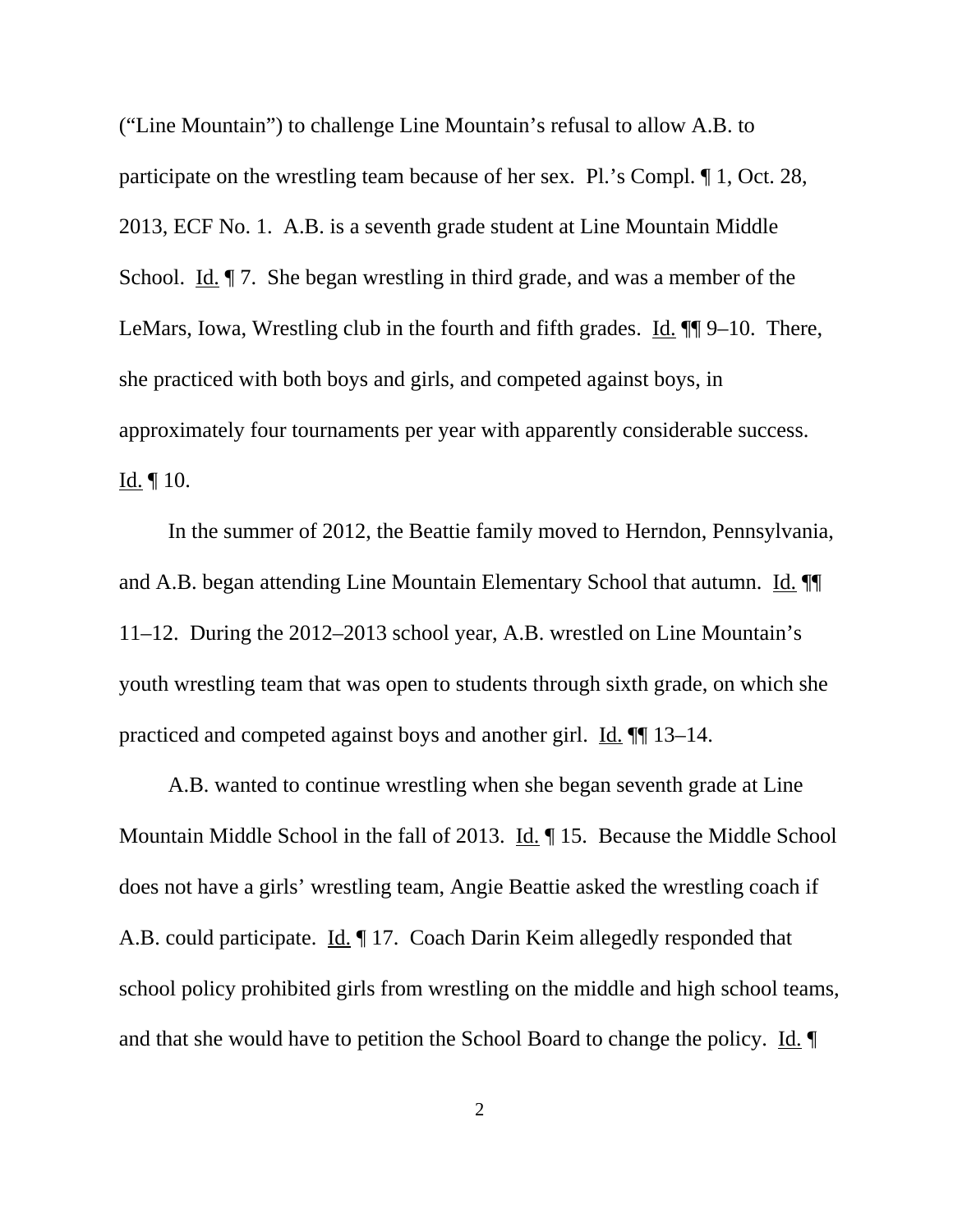17. The School District's policy allegedly "prohibits female participation on male varsity, junior varsity and junior high interscholastic athletics, except when any such team is specifically designated a co-ed team by the administration with the formal approval of the School Board." Id. ¶19. Despite the Beatties' repeated petitions for the School Board to change the policy to allow A.B. to wrestle on the team, their requests were repeatedly denied. Id. ¶¶ 24–29. Consequently, the Beatties now challenge Line Mountain's policy under the Equal Protection Clause of the Fourteenth Amendment of the United States Constitution and 42 U.S.C. § 1983, and the Equal Rights Amendment (ERA) of the Pennsylvania Constitution. Id. ¶ 1.

To the surprise of both parties, Pennsylvania Wrestling Club, Inc. recently filed the motion to intervene now under consideration. M. Intervene Pennsylvania Wrestling Club, Inc., Nov. 13, 2013, ECF No. 15 [hereinafter M. Inter.]. The Movant seeks to intervene as of right, pursuant to Federal Rule of Civil Procedure 24(a)(2), claiming that it has an indispensable interest in the litigation. M. Inter. ¶1. The Movant claims an interest both in protecting A.B. from injury resulting from wrestling with boys that may derail her potential future Olympic career (a prospect the Movant espouses), as well as a statutory duty given the structure of its organization to "protect the opportunity of any amateur athlete, coach, trainer,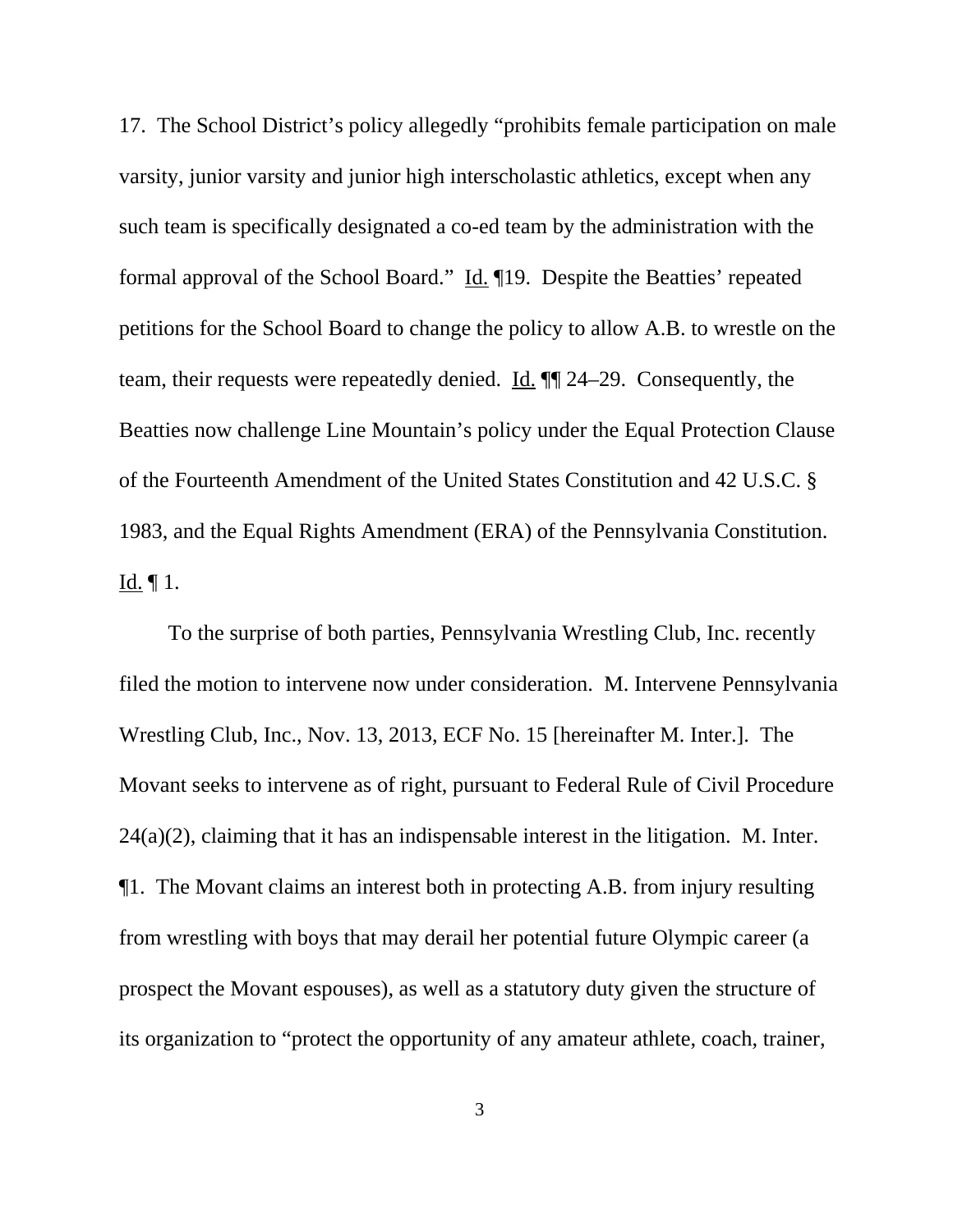manager, administrator, or official to participate in amateur athletic competition." 36 U.S.C. § 220503(8); M. Inter. ¶ 2, 3.

The Movant also seeks to join the Pennsylvania Interscholastic Athletic Association, Inc. ("PIAA") as a necessary party under Federal Rule of Civil Procedure  $19(a)(1)(A)$ . The PIAA is a statewide body governing scholastic athletics that maintains authority over all Pennsylvania school districts in the realm of athletics. Br. Supp. M. Intervene 5, Nov. 13, 2013, ECF No. 15 [hereinafter Br. Supp.]. Attempting to expand this case beyond the confines of the existing controversy, the Movant seeks to join PIAA so that it can persuade the Court "to exercise its 'broad' equitable powers . . . and compel Pennsylvania to . . . establish a statewide women's wrestling program." Id. at 6. The Court now considers the law in light of the Movant's requests.

### **II. DISCUSSION**

Federal Rule of Civil Procedure 24 regarding "Intervention of Right" provides that:

> [o]n timely motion, the court must permit anyone to intervene who . . . claims an interest relating to the property or transaction that is the subject of the action and is so situated that disposing of the action may as a practical matter impair or impede the movant's ability to protect its interest unless existing parties adequately represent that interest.

> > 4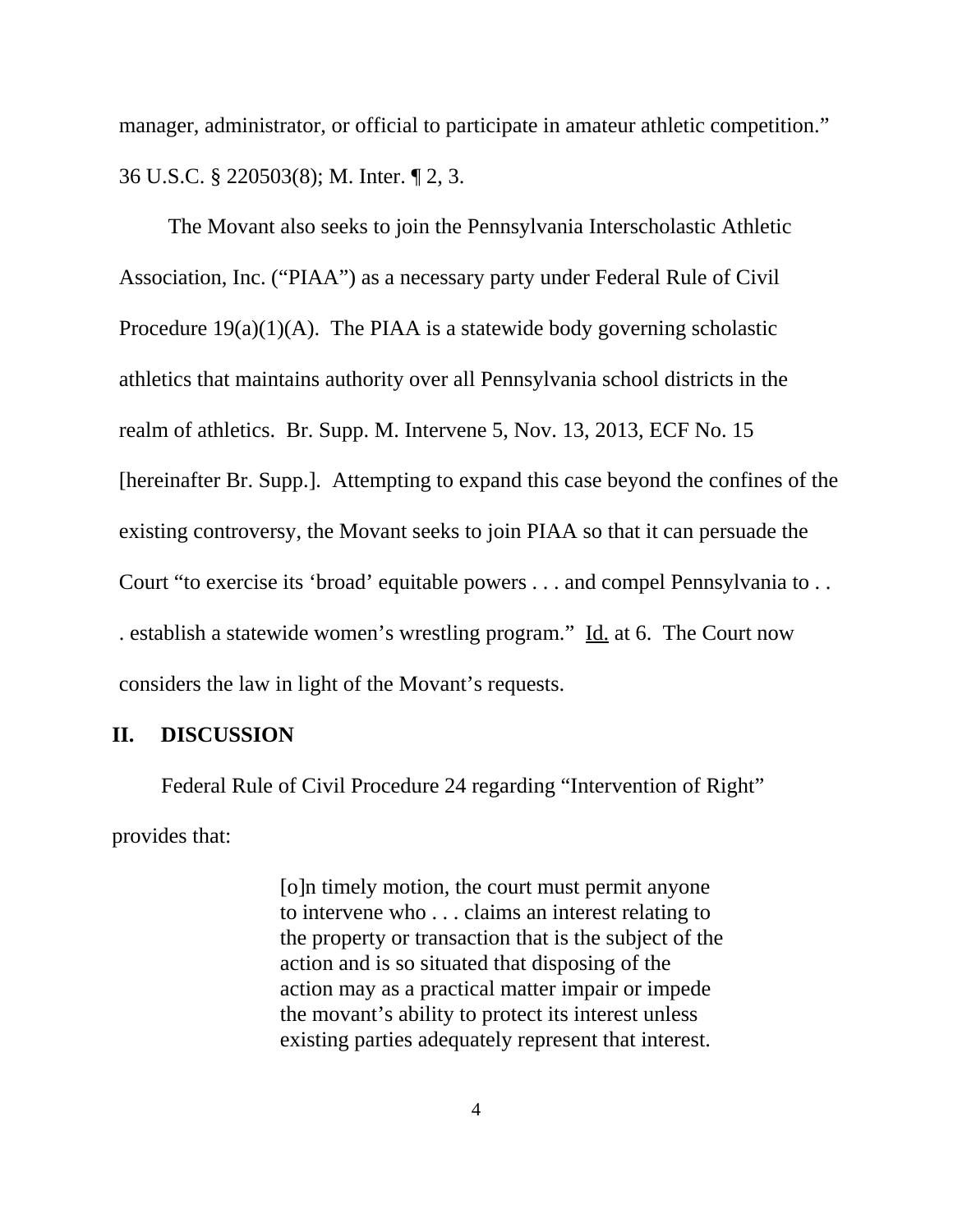FED. R. CIV. P. 24(a)(2).

"A movant seeking to intervene under Rule 24(a)(2) must satisfy the following requirements: "(1) the application for intervention is timely; (2) the applicant has a sufficient interest in the litigation; (3) the interest may be affected or impaired, as a practical matter, by the disposition of the action; and (4) the interest is not adequately represented by an existing party in the litigation." Benjamin ex rel. Yock v. Dep't of Pub. Welfare of Pennsylvania, 701 F.3d 938, 948 (3d Cir. 2012) (internal quotations and citation omitted). Furthermore, "[f]ailure to satisfy any one requirement precludes intervention of right." Haspel & Davis Milling & Planting Co. Ltd. v. Bd. of Levee Comm'rs, 493 F.3d 570, 578 (5th Cir. 2007); see also New York News, Inc. v. Kheel, 972 F.2d 482, 485–86 (2d Cir. 1992).

In the matter at hand, the most pertinent prong of this test is the existence of the applicant's "sufficient interest in the litigation," or the lack thereof. See Benjamin, 701 F.3d at 948. To intervene as a matter of right, an applicant's interest must be substantial, "capable of definition, and will be directly affected in a substantially concrete fashion by the relief sought." Kleissler v. U.S. Forest Service, 157 F.3d 964, 972 (3d Cir. 1988). "The polestar for evaluating a claim for intervention is always whether the proposed intervenor's interest is direct or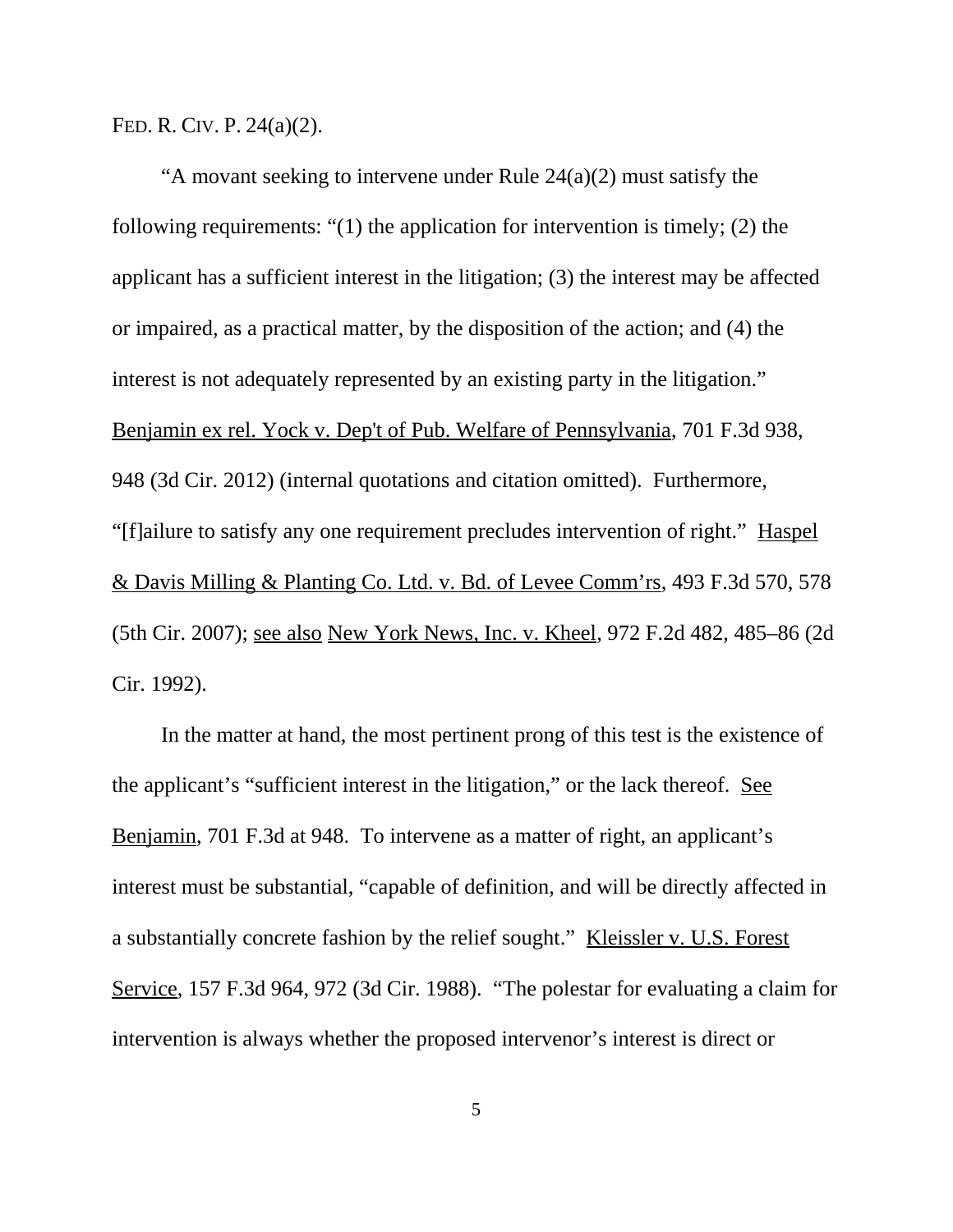remote." Id.

Moreover, non-property interests, including even indirect economic interests, are often not sufficient to satisfy the interest requirement. See, e.g., Liberty Mut. Ins. Co. v. Treesdale, Inc., 419 F.3d 216, 226–27 (3d Cir. 2005) (holding that persons with claims against insured were not entitled to intervene in insurance coverage declaratory judgment action); Curry v. Regents of Univ. Of Minn., 167 F.3d 420, 422–23 (8th Cir. 1999) (finding, in a suit challenging the use of student fees for funding, an organization's economic interest in upholding a current fee system to fund student organizations was not a sufficient interest); New Orleans Pub. Serv., Inc. v. United Gas Pipe Line Co., 732 F.2d 456, 466 (5th Cir. 1984) (finding that city officials and customers did not have a sufficient interest to intervene in a dispute over price between the electric utility and gas supplier).

The Movant's "interest" in the litigation is not sufficiently specific, definite, or direct to warrant intervention as of right in this case. The Movant bases its request partly on the general notion that it has an interest in the wrestling skills of A.B. The Movant seeks to protect her wrestling ability from injury so that she may fulfill the Movant's dream of "a promising amateur wrestling career which the Olympic movement desperately needs." Br. Supp., at 6; M. Intervene ¶1. The Movant hopes A.B. will be an Olympian in the year 2024, when she will be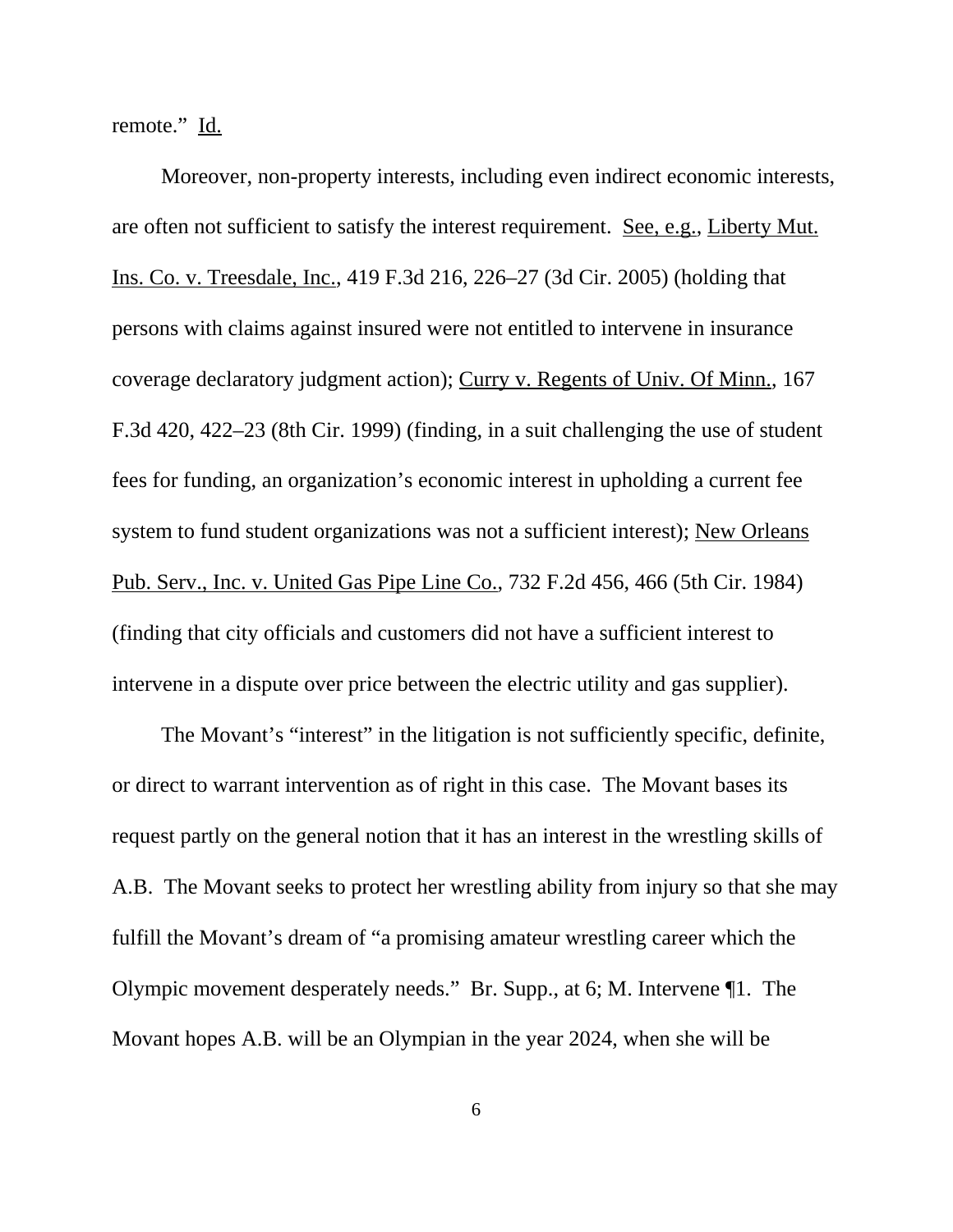twenty-three (23) years old. This interest is substantially more remote than direct, and is not "a significantly protectable interest."<sup>1</sup> Donaldson v. United States, 400 U.S. 517, 531, 91 S. Ct. 534, 27 L. Ed. 2d 580 (1971). Consequently, it is not sufficient grounds to intervene.

The Movant also attempts to argue that its organizational structure imposes a statutory mandate to "protect the opportunity of any amateur athlete, coach, trainer, manager, administrator or official to participate in amateur athletic competition," which includes a duty "to encourage and provide assistance to amateur athletic activities for women." 36 U.S.C.  $\S$ § 220503(8), (12); M. Intervene  $\P$  2. That may well be so. Nevertheless, if that interest is viewed as the foundation of the Movant's motion, it is "adequately represented by an existing party in the litigation," because the Plaintiff's requested relief would fulfill those obligations in this case and controversy. See, e.g., Benjamin, 701 F.3d at 948.

In actuality, it appears to this Court that the Movant is attempting to use the underlying narrow dispute between the parties as a *cause célèbre* to acquire relief that is substantially more expansive and significantly different than that which the

<sup>&</sup>lt;sup>1</sup> Moreover, it is not clear that the Movant would have standing given the remoteness of its stated interest and potential injury, but that is generally considered a different analysis the Court does not reach here. Frempong v. Nat'l City Bank of Indiana, 452 F. App'x 167, 172 (3d Cir. 2011); Harris v. Pernsley, 820 F.2d 592, 602 (3d Cir. 1987); see also Diamond v. Charles, 476 U.S. 54, 68–69, 106 S. Ct. 1697, 1703, 90 L. Ed. 2d 48 (1986).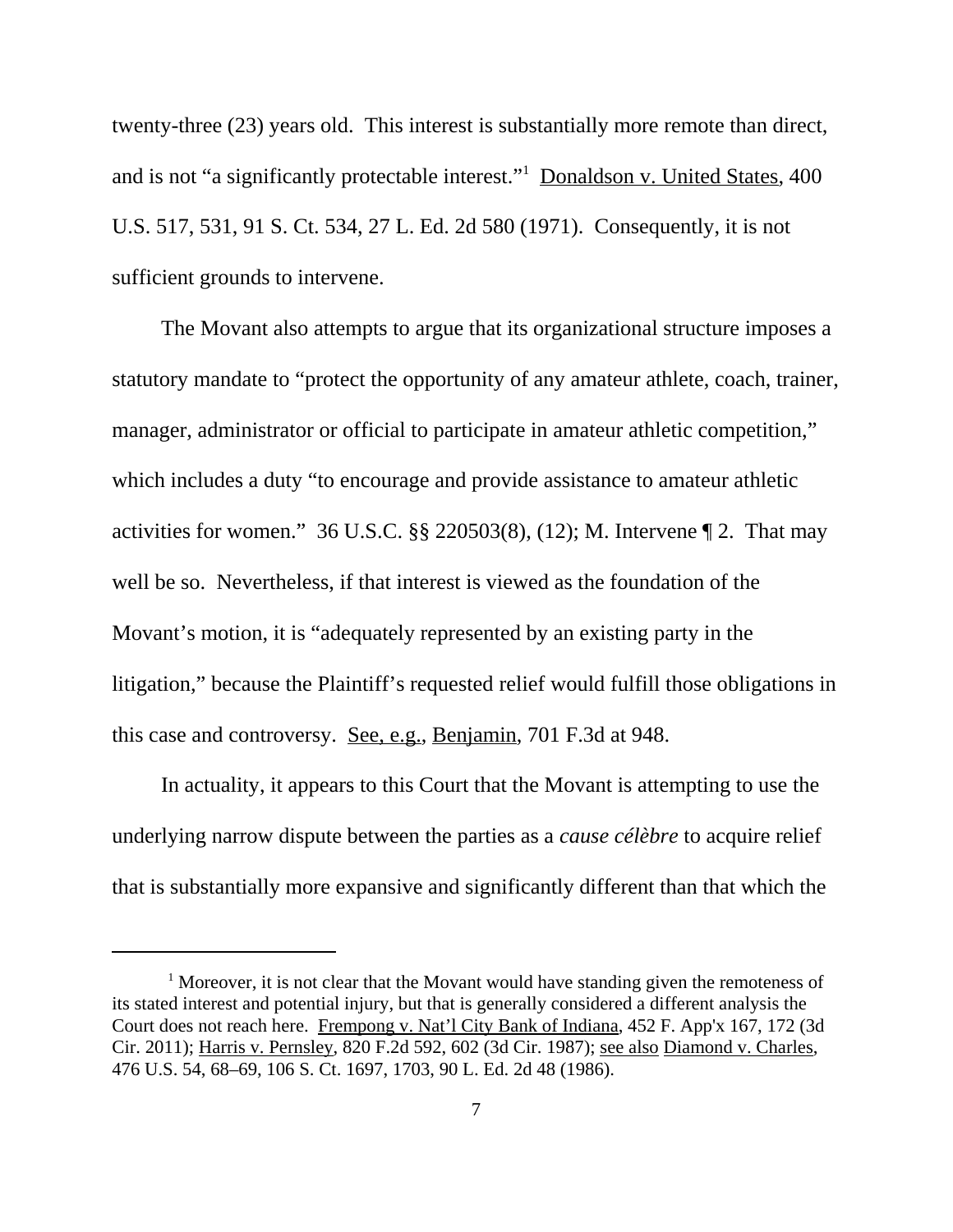Plaintiff seeks. The existing parties to the litigation maintain differences in their own dispute, but neither supports the Movant's entry into this case.

The Movant's primary goal in attempting to intervene is to join the Pennsylvania Interscholastic Athletic Association, Inc. (PIAA) as a "Required Party" defendant in the lawsuit under Federal Rule of Civil Procedure 19(a)(1)(A), with the hope of obtaining an order from this Court mandating the PIAA to establish a statewide girls wrestling league. M. Inter. ¶ 3. The Rule reads:

- (1) *Required party.* A person who is subject to service of process and whose joinder will not deprive the court of subject-matter jurisdiction must be joined as a party if:
	- (A) in that person's absence, the court cannot accord complete relief among existing parties

FED. R. CIV. P. 19(a)(1). "Under the rule, a court must consider whether an absent party is 'necessary' and 'indispensable.'" Schulman v. J.P. Morgan Inv. Mgmt., 35 F.3d 799, 805 (3d Cir.).

Despite the Movant's assertions, the Court can "accord complete relief among existing parties" and need not join PIAA to do so. FED. R. CIV. P  $19(a)(1)(A)$ . The Plaintiff seeks only to wrestle on the existing wrestling team at Line Mountain—a result the Court can effectuate among the current parties if the merits of the case implore that resolution.